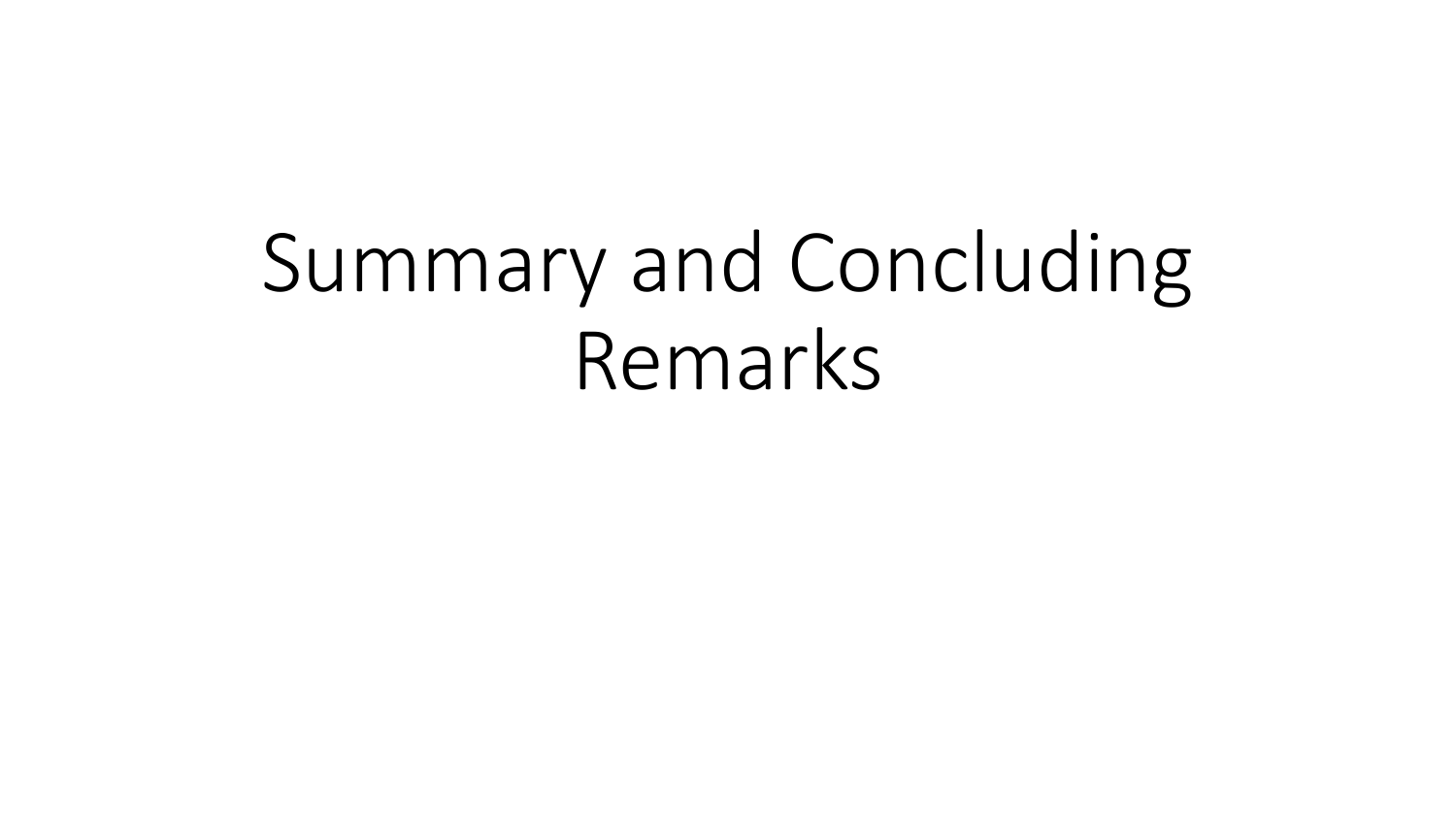## Prescribed fire data needs related to air quality and health

- For air quality regulators, the main priority is emissions data at sufficient temporal and spatial resolution, as well as information that can be used to improve speciated emissions estimates
- For health impacts, other necessary information is vulnerability data for exposed communities, fire-specific concentration response functions, and community response data
- There is a need to become comfortable with uncertainty in the data; large sources of uncertainty remain, but we cannot expect to be perfect
- The importance of fire in air quality is expected to grow; it would be helpful if the roles of land manger and air quality regulators in data collection are well defined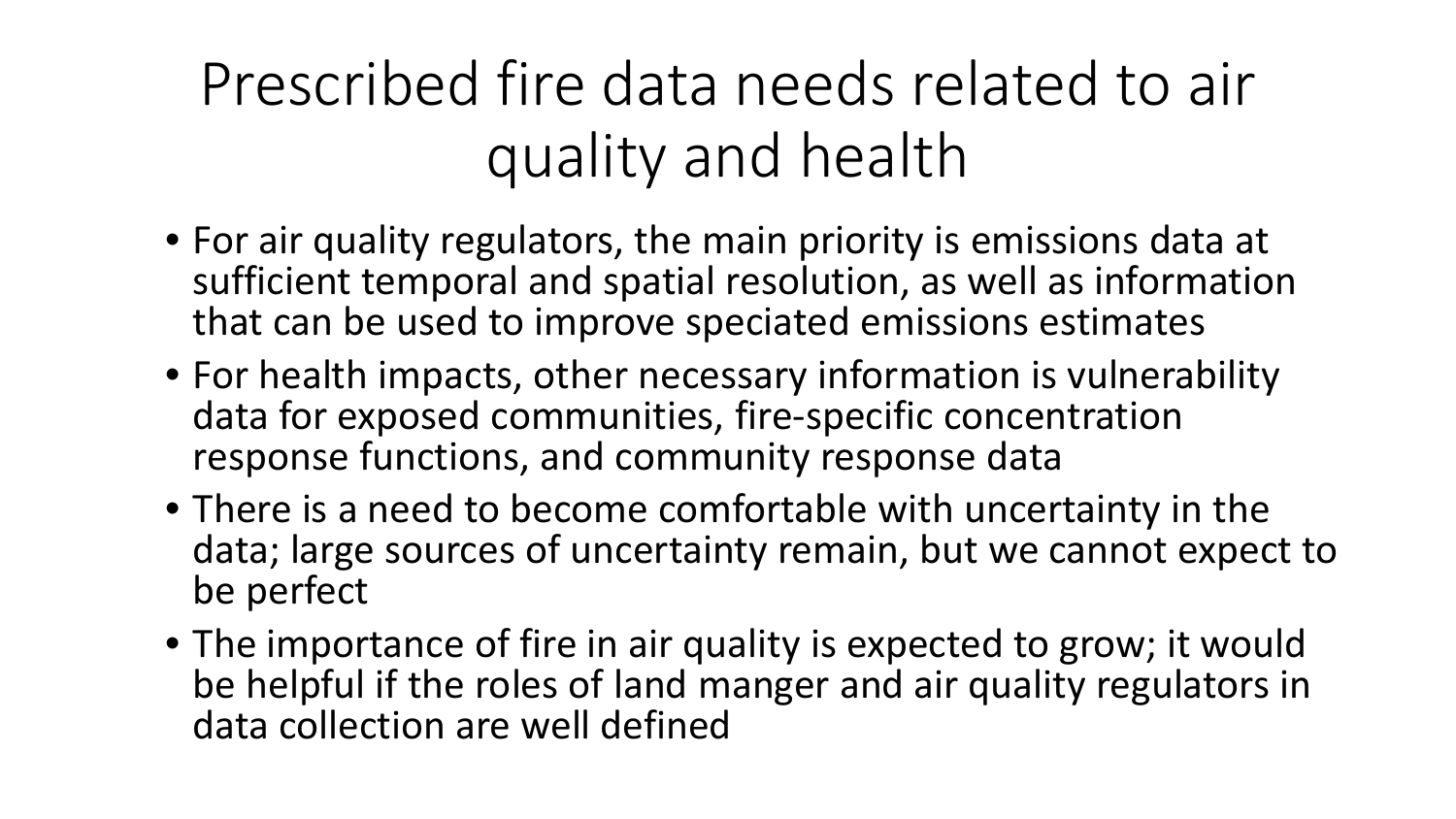## A unified prescribed fire record: Issues and opportunities

- Very large uncertainties and differences are present in available prescribed fire records
- An incentive for land owners, especially private, may be necessary to encourage participation in a unified database
- Some agencies' record-keeping may become limited by resources; automated systems could be necessary
- Fuel load/consumption pre-/post-burn evaluations would be useful
- Users of prescribed fire data need to understand the sources, how it was produced, and its limitations
- How to account for ground fuels is an important research need
- Rely on satellite data when no land-based info is available